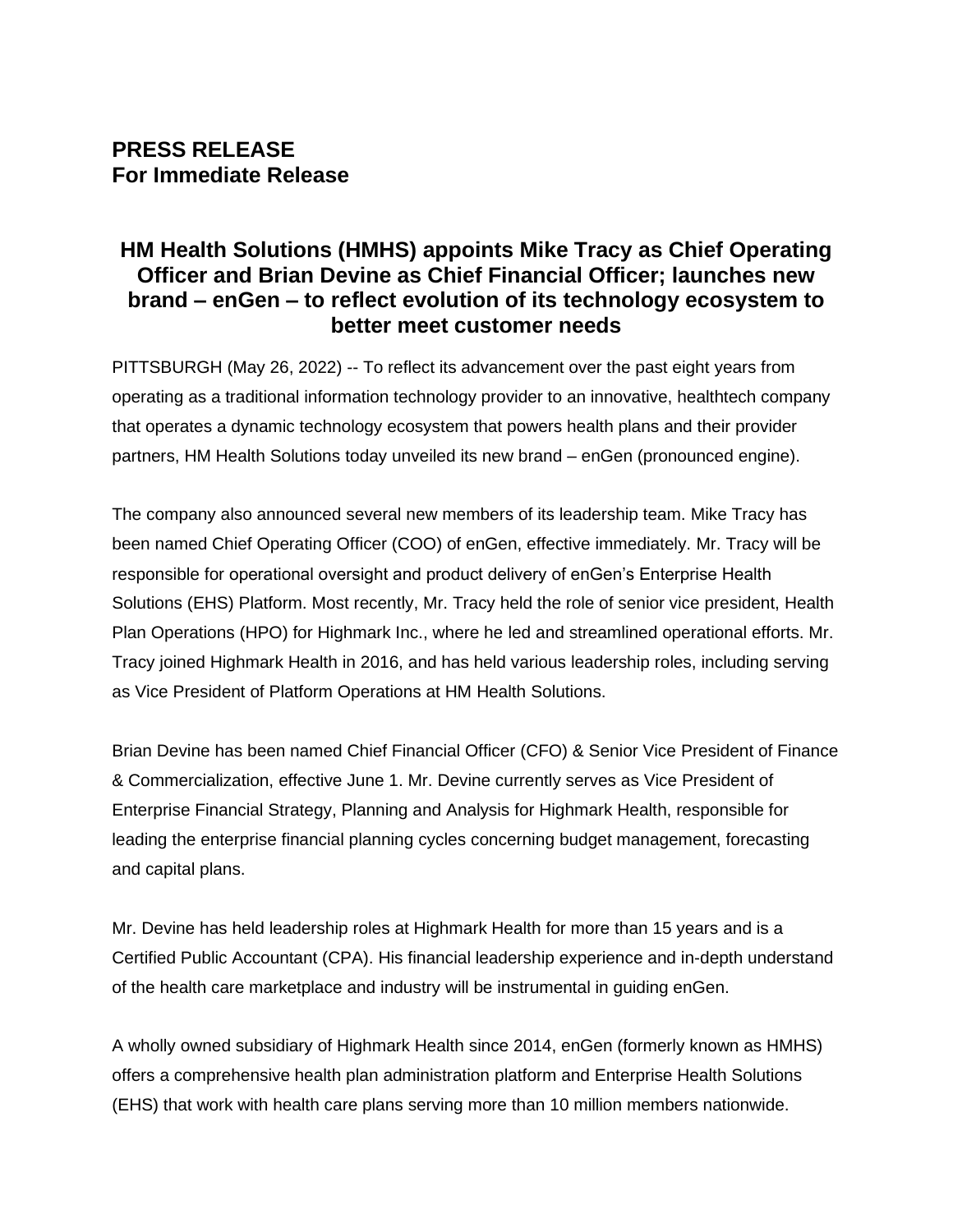The platform is an integrated end-to-end platform that uses technology-at-scale to deliver better outcomes for health plans by providing insights and analytics that can be leveraged to improve and manage members' health. It also offers real-time, dependable, and consistent service to ensure health plans receive the support they need.

"enGen's dynamic healthtech ecosystem works to bring structure, process, and simplicity to complex operational tasks for health plans and their provider partners. From technology, to people, to process, we are the engine that *drives* results," commented Mick Malec, enterprise technology & operations officer and chief executive officer of enGen. "I look forward to working closely with Mike and Brian to bring the vision of enGen and the results we are confident we can deliver for our clients to fruition."

Named one of Greater Pittsburgh Top Workplaces in 2021, enGen is comprised of individuals with technical expertise and a passion for developing innovative solutions that ensure the EHS platform evolves to meet the needs of its current and future health plan clients.

#### **About enGen**

enGen's dynamic ecosystem of smart automation, and technology supports and streamlines complex operations for health plans and their provider partners. Founded in 2014 as HM Health Solutions (HMHS), enGen is a wholly owned subsidiary of Highmark Health. enGen has more than 3,500 employees and works with health care plans serving more than 10 million members nationwide. To learn more, visit Engen.health.